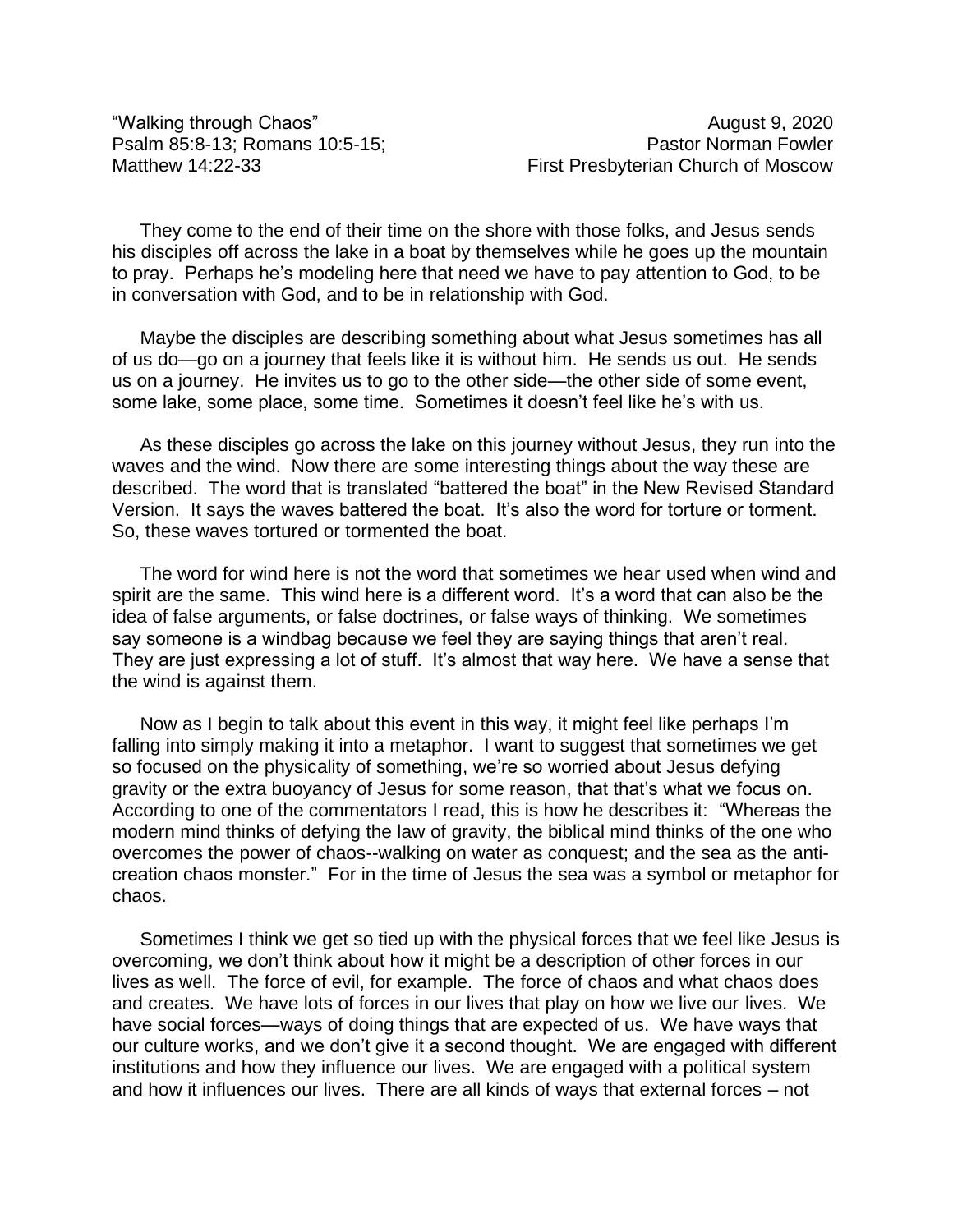physical forces, necessarily – are shaping us. And it feels to me like this is a particular time where the forces of chaos are evident. Around a virus that is changing how we can do things, that is leading to premature death of way too many, that's causing an illness in some that lingers for a long time, and it causes some divisions about whether it is worth paying attention to.

As we walk through this kind of chaos, there's a sense in which we are all in the same boat and this is a description of disciples being in the same boat. I think there might be something more to being in the same boat than just the circumstances around us. These disciples were in a boat together *because* they were disciples. I think it's a reminder that we as a church, as a family of faith, as a community of faith, that's a boat for us, and being in that boat can be incredibly important. It's a way to help us make it to the other side through the chaos, against those winds that are blowing against us. Even then, it's hard to do on our own.

So we have this description of Jesus coming, walking through the chaos, over the chaos, using the chaos as a path to get to the disciples. This is an unexpected event in their lives. They can't figure out why he is coming like this or what's even out there. God does come in unexpected ways, enters our lives in ways we don't expect. Perhaps in this time, as well, we will find God working in ways we don't expect. Jesus will walk into our lives in ways we don't quite expect.

As we, like the disciples, wonder about something else new, something else different, we can react out of fear. I think there's an invitation here to listen for Jesus reaching out to us, saying, "It is I. Do not be afraid." I know that there are times in my life right now when I particularly need to hear, to listen for Jesus in that way.

There is an interesting reaction to this by Peter. Some people suggest that we're all supposed to get out of the boat here. We should get out of the boat and join Jesus. But I don't see Jesus saying that. He doesn't say, "OK, everybody come join me!" He just says, "Do not be afraid." Peter says, "If you are Jesus, command me to come." Peter is testing Jesus. It's interesting Jesus simply says to Peter, "Come." He doesn't tell Peter, "You can come, but it's not going to be so much a test of me; it's going to turn into a test for you." He just says, "Come." Indeed, Peter with all boldness, thinking his faith is strong enough, jumps out of the boat and starts walking to Jesus. But as most of us, walking into that chaos against those winds, he starts vacillating. That's the word here. He actually starts vacillating. His faith struggles. He starts sinking. It's a sinking feeling that I recognize in the face of the chaos and the winds of change, and the winds of conspiracy. In the winds of the day, how easy it is to vacillate.

Peter knows, at least, what to do. He cries out, "Lord, save me!" And Jesus reaches out, takes his hand, and takes him back into the boat. They don't stay out in the wind and the waves. He takes him back into the boat. There are times I think we need to recognize that we are in the boat together. Our boat, in some ways, is our church. It is our family of faith. We need those times where we recognize we are together facing the wind and the waves, and that Jesus will walk through that chaos,